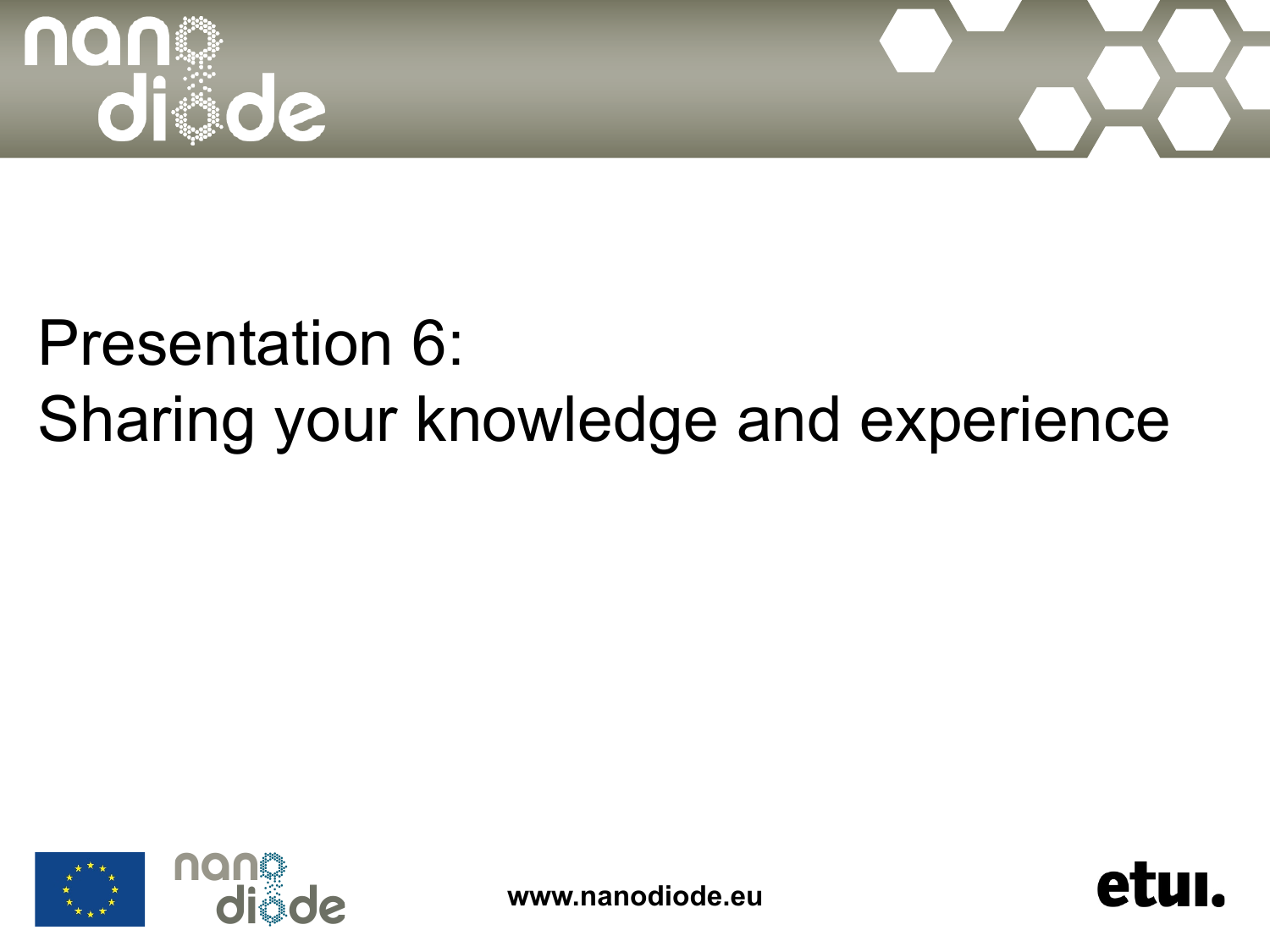## **Why share with others?**

- **Lack of important scientific information**  on worker health and safety specific to nanomaterials exposure = very little information on impacts on human health
- **Need to empower health and safety representatives** in engaging with employers: worker protection, worker participation, business decisions, risk assessment
- **Need for dialogue** between employers, employees, regulators, civil society, research and design communities = safe by design (design out hazardous substances)



Image: http://www.timeshighereducation.co.uk/ 418284.article



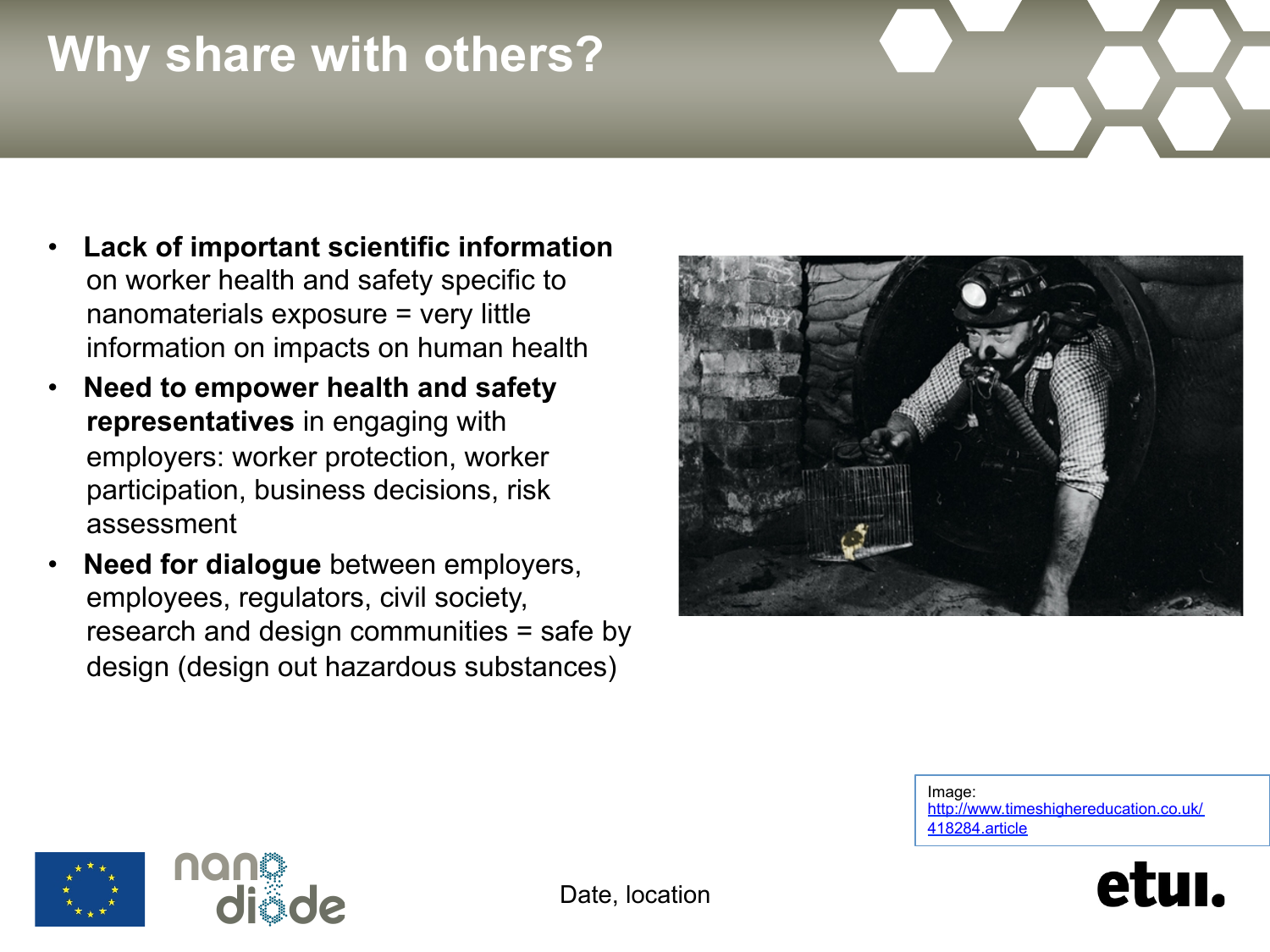## **What information to share?**

- Key information that will help build a **better application of occupational health and safety** 
	- Where are nanomaterials used? (which sectors, companies, uses)
	- Information on how things worked well or not well in introducing (or not) nanomaterials in your workplace: what questions did you ask your employer? What information did you request? What response/information did you get? What employee health surveillance has been introduced in your company?
	- Information to help with risk assessment (exposure activities, times): what information has come from the risk assessment done in your company?



Image: http://www.consumerinformation.ca/eic/site/ 032.nsf/eng/home

Make sure that there is an official corporate record of the questions asked about worker health and safety: in general risk assessment activities, not just on nanomaterials





Date, location